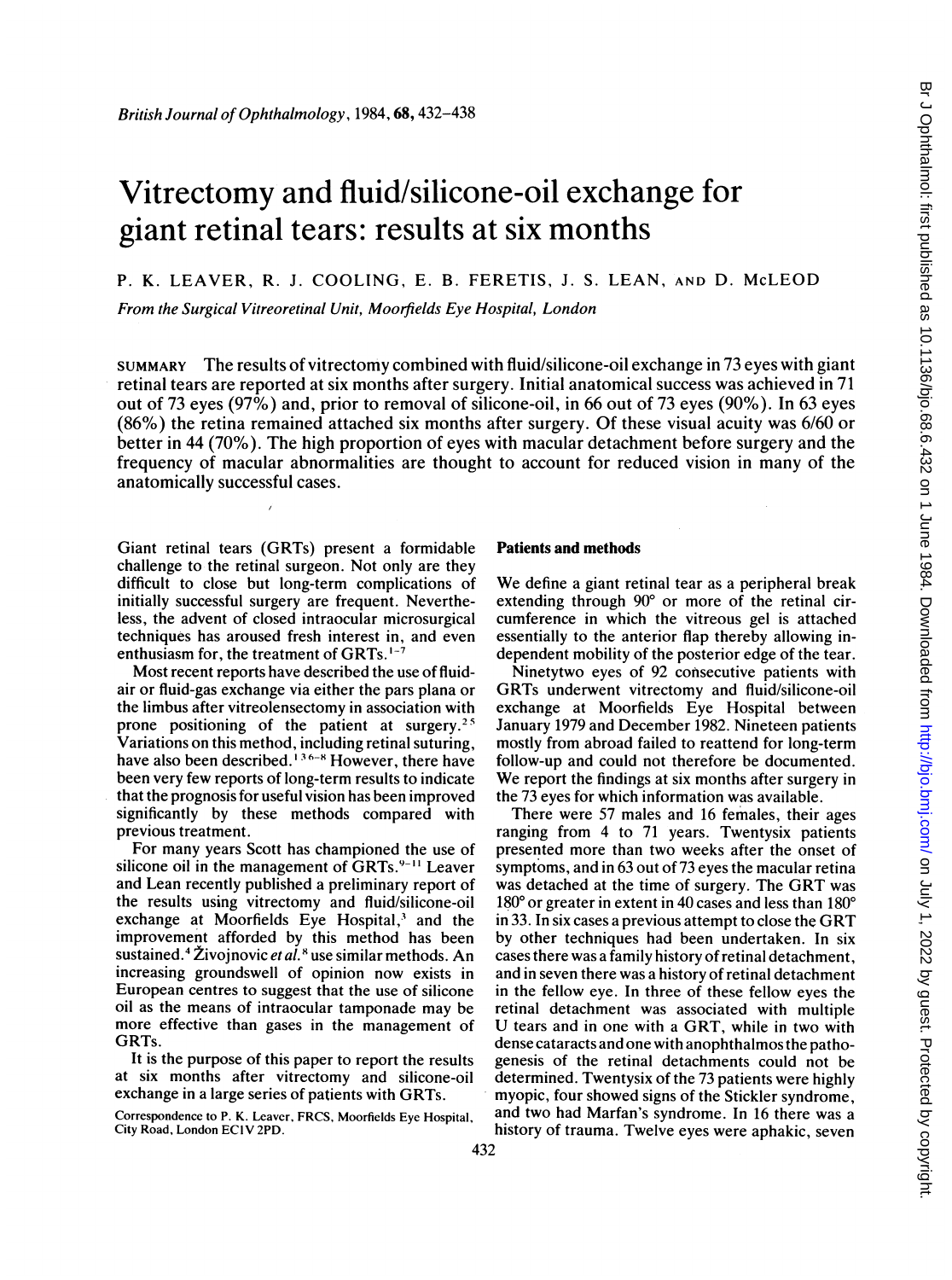

Fig. 1a Manipulation of the posterior flap of the giant retinal tear by means of the flute needle and light pipe. Note that the venting orifice of the flute needle is kept closed during this manoeuvre to prevent incarceration ofretina in the needle aperture. b Drainage of  $subretinal$  fluid from behind the posterior flap of the giant retinal tear during the latter stages of fluidlsilicone-oil exchange.

as a result of trauma and five following elective cataract extraction. One eye was buphthalmic.

## SURGICAL METHOD

# Vitrectomy and fluid/silicone-oil exchange

Bimanual closed intraocular microsurgery was performed in all cases with common gauge instrumentation, infusion contact lens, and the Zeiss OpMi VI microscope with X-Y coupling. A complete vitrectomy was carried out, with care being taken to remove all gel obstructing free mobilisation of the posterior flap of the GRT. In 16 cases lensectomy was performed either to increase the field of view or to preempt development of silicone-oil-induced cataract.

The posterior flap of the GRT was unfolded by direct intraocular manipulation (with the light pipe and flute needle or vitrectomy instrument) before injecting silicone oil of 1000 centistokes viscosity into the eye via the infusion line and terminal which had initially been used for the infusion of physiological solution (Fig. la). Injection was facilitated by a compressed air driven syringe operated by a footswitch (SOP unit: G. Vyfvinkel, Oogzekanhuis, Rotterdam, Holland).

Simultaneous evacuation of intraocular fluid was effected by a modified Charles flute needle as the injection of silicone oil proceeded. The posterior flap of the GRT was kept under constant observation and manipulated as and when necessary. Subretinal fluid which did not transfer to the preretinal space during the course of exchange was tapped from under the retina through the GRT by means of the flute needle (Fig. lb). Occasionally a deliberate retinotomy was created to allow internal drainage of subretinal fluid trapped posteriorly after the GRT had closed.

# Cryotherapy and buckling

Cryopexy through full thickness sclera was applied to the posterior edge of the GRT and to the untorn retinal periphery after the tear had been closed and



Fig. 2 Diagram illustrating the tendency for the posterior flap of a giant retinal tear to slip backwards off a deep circumferential buckle.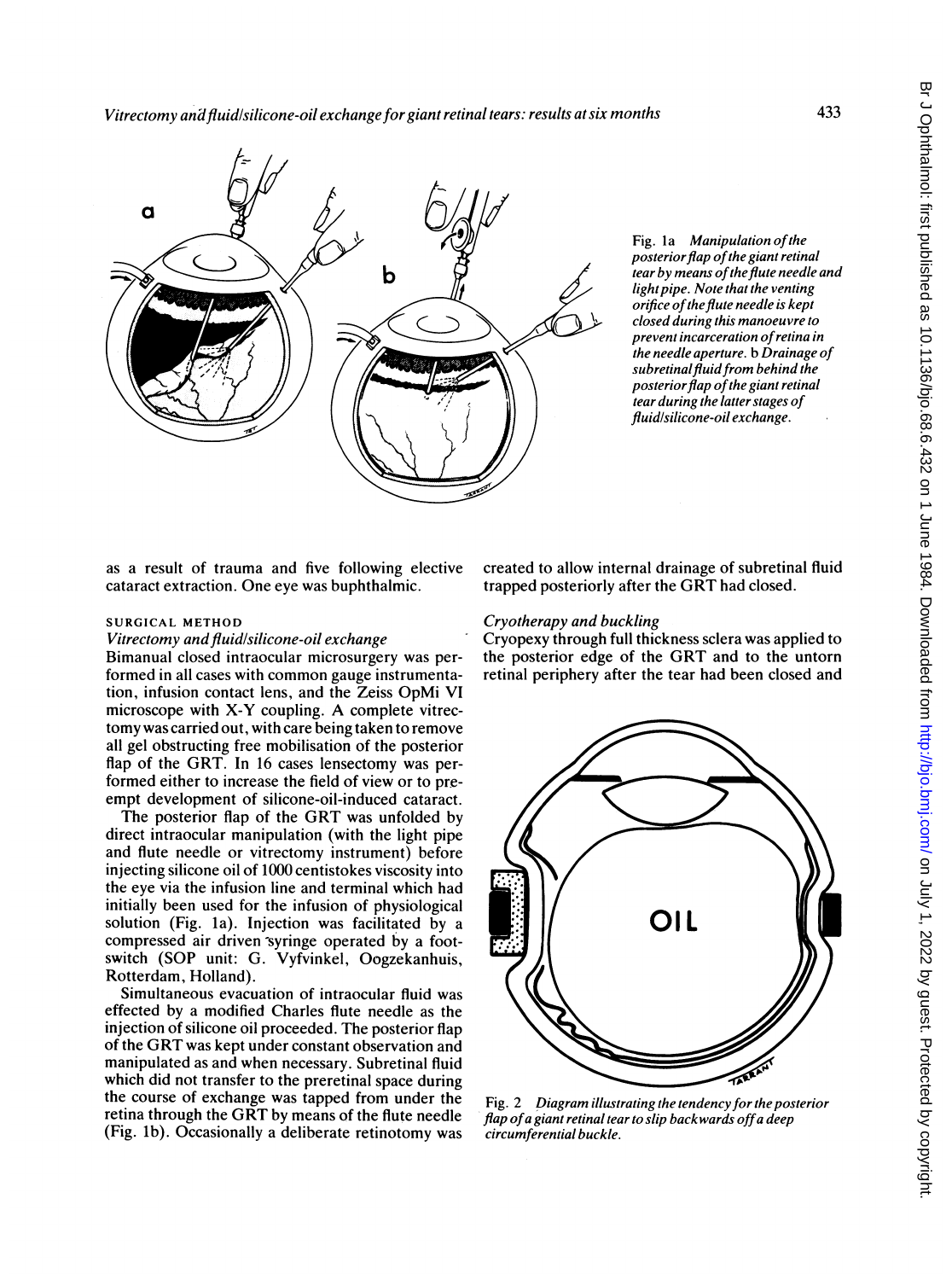the retina reattached. Care was taken to ensure freezing of both retina and retinal pigment epithelium, especially around the limits of the GRT and of satellite breaks if present. In the earlier cases in this series a silicone rubber band was used to encircle the globe and a solid silicone rubber gutter placed under the band in the bed of the tear. Because of the tendency to fishmouthing and slippage ofthe posterior flap after circumferential buckling (Fig. 2) the use of a band was usually avoided in later cases, and either no buckle was used or a no. 287 tyre was placed between 4 and 8 o'clock in the lower half of the globe to support the inferior retina and lower end of the GRT only.

The sclerotomies were closed with 8/0 Ethilon sutures and subconjunctival injections of Cephaloridine <sup>125</sup> mg and Betnesol (betamethasone) 4 mg given after closure of the conjunctiva. 360° cryopexy through full thickness sclera was applied to the fellow eye as a prophylactic measure in appropriate cases.

## POSTOPERATIVE MANAGEMENT

Patients were nursed in the face down position as soon as possible after surgery and thereafter for 3 or 4 days either in or out of bed. Subsequently they were allowed to mobilise but instructed never to lie in the supine position for extended periods of time.

Hospital admission was usually restricted to less than one week, and follow up examinations were conducted at intervals of one to three weeks for the first few weeks after discharge and at extended intervals thereafter.

#### REOPERATIONS

In 9 cases further operative procedures were carried out within one month of the initial surgery because the GRT reopened or new tears developed inferiorly. In five other instances epiretinal membranes were peeled from the macula, and in four cases a drainage procedure was undertaken since raised intraocular pressure could not be controlled satisfactorily with medical treatment. In nine phakic eyes lens extraction was undertaken within the six-month follow-up period, in seven because of cataract and in two because silicone oil entered the anterior chamber and threatened to compromise the corneal endothelium.

In 46 cases in which the retinal break(s) were judged to be securely sealed the silicone oil was removed from the eye by the method previously reported<sup>3</sup> (Fig. 3), after six to 10 weeks (in 32 in an attempt to pre-empt the development of silicone-oil induced cataract, in eight because of raised intraocular pressure, and in six because of corneal endothelial contact with the oil globule). In four of these 46 eyes silicone oil was subsequently reinjected because of redetachment.

#### OIL STATUS AT SIX MONTHS

In 31 eyes silicone oil remained in situ at six months in seven eyes because surgery had failed and in 24 in which the retina remained attached. Of these 24 cases 16 were aphakic with a deep anterior chamber present in front of the oil globule, so that silicone oil removal was not indicated. Of the 8 phakic cases it was felt that the breaks might not be sealed securely in 7, and one patient refused to undergo further surgery.

## Results

Closure of the GRT with reattachment of the retina at or immediately after surgery was achieved in 71 out of 73 eyes (97%). (Similar initial anatomical success, 89 out of 92 cases [97%], was achieved in the original consecutive series.)

In 11 cases redetachment occurred within one month of surgery owing to development of new breaks or reopening of the original break. In six of these eyes further surgery, namely external buckling and

Fig. 3 Method of removing silicone oil by infusing physiological fluid through a cannula in the pars plana and allowing the silicone oil to escape through <sup>a</sup> <sup>3</sup> mm long circumferential incision a in the pars plana in the phakic eye and b at the limbus in the aphakic eye.

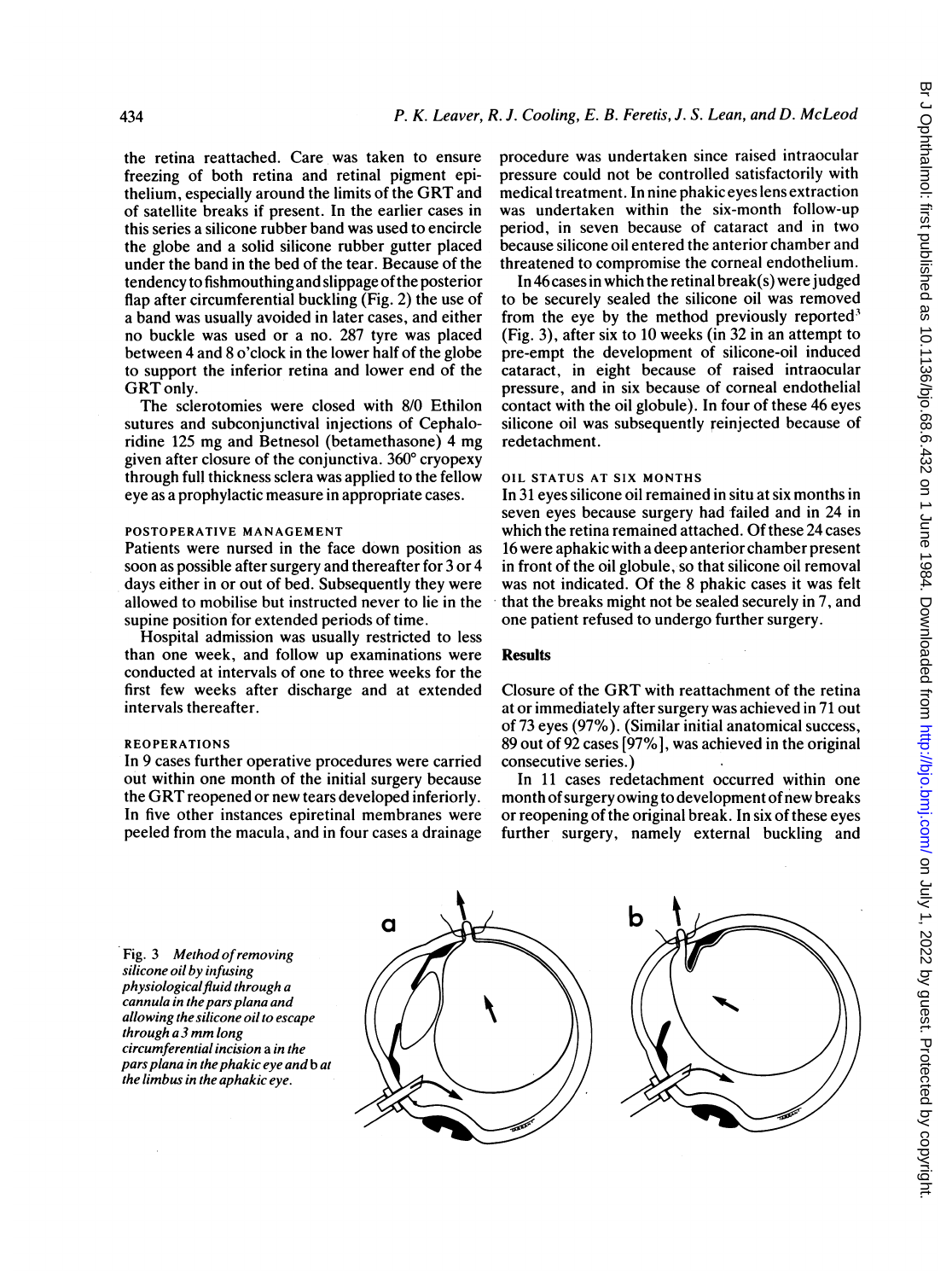

Fig. 4 Results six months after vitrectomy and fluid/silicone-oil exchange in 73 eyes with giant retinal tears.  $\square$  = Anatomical  $success. \blacksquare = Anatomical failure.$ 

cryopexy, was successful in closing the break. In three it failed, and in two no further surgery was undertaken. Anatomical success prior to removal of silicone oil was therefore achieved in 66 out of 73 eyes (90%).

Silicone oil was removed from 46 eyes at between six and 10 weeks after surgery, and in 13 of these eyes (28%) the retina subsequently redetached owing to reopening of the GRT (usually at its inferior limit) or to the development of fresh tears. Successful reattachment was achieved in four eyes by refilling with silicone oil and in six by means of sulphurhexafluoride/air mixture. The retina remained detached in 3 eyes, in one because of inoperable massive periretinal proliferation, in one because the eye had been amblyopic prior to surgery and no further intervention was considered justified, and one patient refused further surgery.

In summary, the retina remained attached at six months in 63 eyes (86%) while in 10 it was detached (2 failures at surgery, five in the early postoperative period, and three after silicone-oil removal). The visual results at six months were as follows: of the 63 eyes with an attached retina 44 (70%) had visual acuities of 6/60 or better (of which 18 (29%) saw 6/18 or better and 26 (41%) saw 6/24 to 6/60). In 19 eyes (30%) vision was 3/60 or worse. In the 10 anatomical failures visual acuities ranged from counting fingers to no perception of light (Fig. 4).

# SIZE OF TEAR

Successful closure of the GRT and retinal reattachment was recorded at six months in 35 of 40 eyes

 $(88\%)$  with GRTs of 180 $^{\circ}$  or greater in extent and in 28 out of 33 eyes  $(85\%)$  with breaks of less than 180 $^{\circ}$ . In eyes with tears of  $180^{\circ}$  or greater the visual acuities at six months were 6/60 or better in 23 out of 40 (58%) and in eyes with tears of less than  $180^\circ$  in 21 out of 33 (64%) (Fig. 5).



Fig. 5 Resultssix months after surgery in 40 eyes with giant retinal tears 180" or greater in extent compared with 33 eyes with giant retinal tears of less than  $180^\circ$ .  $\Box$  = Tear  $\geq$  180°.  $\blacksquare = \text{Tear} < 180^\circ.$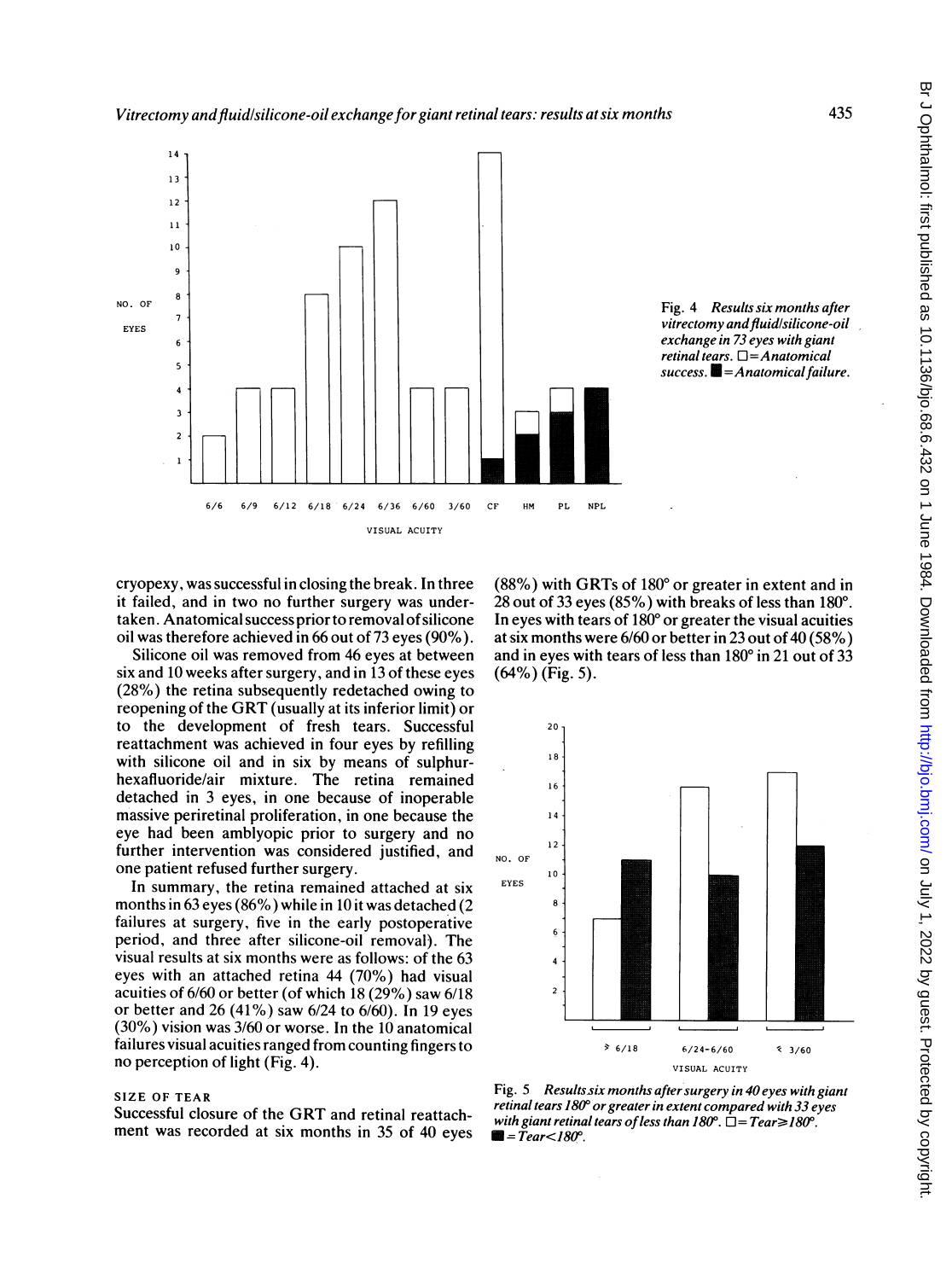

## LENS STATUS

Thirtysix eyes were phakic and 37 aphakic six months after surgery. Of the 37 aphakic eyes 12 were aphakic at presentation, 16 underwent lensectomy at the time of vitreoretinal surgery, and in nine the lens was removed later within the six month follow-up period.

Of the 36 eyes which remained phakic at six months 12 had silicone oil in situ. Four of the 12 were failures (three with dense cataract and one with a clear lens). Five of the eight oil filled eyes in which the retina was attached had posterior subcapsular lens opacities, and three had clear lenses.

## MACULAR STATUS

Macular abnormalities were identified in 39 of the 63 successful cases (62%). Twentyfive eyes had macular pucker secondary to epiretinal membrane contraction, and 14 had retinal and/or pigment epithelial abnormalities of lesser degree similar to those previously described in the reattached retina. <sup>12</sup> The latter are designated maculopathy in Fig. 6. In the five eyes in which membrane peeling was carried out visual acuities at six months ranged from 6/18 to counting fingers.

Of 10 cases in which the macula was attached at the time of surgery nine were anatomically successful. Visual acuity was 6/18 or better in six of these nine eyes (66%).

#### CORNEAL STATUS

Corneal oedema was present at six months in four of the 63 eyes with successful retinal reattachment. In

three the endothelial decompensation was associated with previous penetrating trauma and in one with contact of the silicone oil globule with the corneal endothelium. All are designated keratopathy in Fig. 6.

## INTRAOCULAR PRESSURE

In 15 cases the intraocular pressure at six months was found to be outside the accepted upper limit of the normal range or to have been so prior to treatment. Nine of these 15 eyes had suffered blunt trauma and/or complicated cataract extraction prior to developing a GRT. One was <sup>a</sup> case of Marfan's syndrome with subluxated lens, and five had normal anterior segments prior to undergoing lensectomy at the time of vitreoretinal surgery. In 11 cases the intraocular pressure ranged from <sup>14</sup> to <sup>30</sup> mmHg on medical treatment, while in the four which underwent drainage procedures, three trabeculectomy and one insertion of a Molteno tube, it ranged from 5 to 28 mmHg.

# **Discussion**

A review of the literature reveals few large series of GRTs with long-term follow-up data.<sup>25813-16</sup> In some reports there is inadequate information about the final levels of vision,  $131617$  while in others spontaneous retinal dialyses appear to have been intermingled with true GRTs.<sup>17 18</sup> This distinction is important, because in dialyses the vitreous gel is attached to the posterior edge of the break, posterior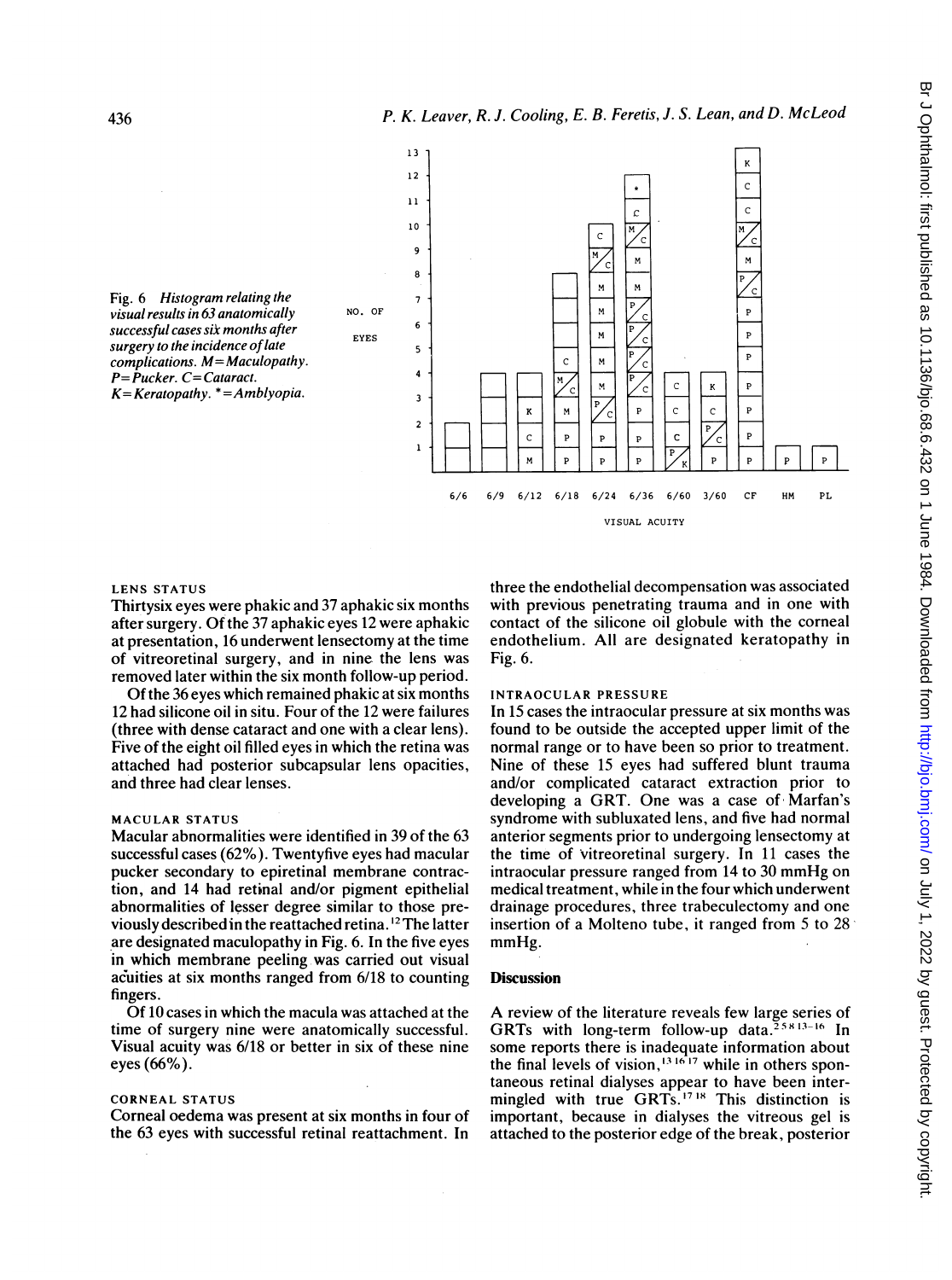vitreous detachment is seldom present, and massive periretinal proliferation is rare, while in GRTs (where the gel is attached essentially to the anterior flap), the vitreous is usually detached posteriorly and massive periretinal proliferation and/or macular pucker are very common.

The rate of anatomical success is encouragingly high in this series, and it is interesting that, unlike most other workers,  $13-17$  we found very little difference in outcome in eyes with tears of less than 180° compared with those with tears of  $180^{\circ}$  or greater (Fig. 5). This is less surprising when one considers that the increased mobility of the posterior flap in very large tears frequently makes their reapposition easier, while the nature of silicone-oil tamponade means that it can be applied throughout the extent of the tear for as long as necessary (whereas a shrinking gas bubble may, though initially adequate, become ineffective within a few days of surgery).

Silicone oil has several properties which make it particularly appropriate for the management of GRTs. Because of its high viscosity ingress into the eye is slow and easily controlled. There is little tendency for oil to leak from the sclerotomies, and exchange of preretinal fluid is unhurried. Its high refractive index allows visualisation of fundus details through the operating microscope throughout the course of the exchange even in the phakic eye, and manipulation of instruments within and behind the silicone-oil globule is thereby facilitated. Furthermore, owing to its drying effect, the clarity of the lens or cornea is assured when silicone oil is in contact with it for short periods.

The low density and hence 'buoyancy' of silicone oil is an advantage, as it facilitates the surgery of GRTs in the supine position, thus obviating the need for rotating operating tables and contortions on the part of the surgeon. Because the oil globule rises towards the front of the eye during injection it expands slowly backwards, meeting the posterior retina only when it is already of a large size and has little tendency to pass behind the retina. Only if the silicone exchange is completed with the posterior flap of the GRT actually retroflexed does the oil globule prevent the tear from closing. It is the combination of all these factors which make silicone oil so well suited to the treatment of GRTs, unlike gases, which have low viscosities and Healon, which exerts no significant surface tension effect.

Massive periretinal proliferation and macular pucker are common complications of GRTs. The development and proliferation of epiretinal membranes on the retinal surface in cases of GRT may reflect massive invasion of the preretinal space by retinal pigment epithelial cells encouraged by the enormous size of the tear and extent of posterior

vitreous detachment. While there is no evidence to suggest that silicone oil has any influence on the proliferation of pigment epithelial or other cells on the retinal surface,  $1920$  it may be influential in other ways.2' It is conceivable for instance that the silicone oil, by closing the GRT completely prior to the application of cryopexy, denies circulating cells access to the retinal surface during this phase of the operation, while postoperatively, because it cannot pass across the retina except through a rigid retinal tear it prevents recruitment of subretinal fluid from the preretinal space.

In view of the high rate of anatomical success in this series the visual results are somewhat disappointing. There are two reasons for this; firstly, the high incidence and long duration of macular detachment prior to surgery, and secondly, the development of late complications (Fig. 6). It is worth noting that the visual results at six months in successful cases in which the macular retina was attached prior to surgery were considerably better than those in eyes with preoperative macular detachment. The use of silicone oil has been much criticised, particularly in the USA, because of fears about retinal toxicity<sup>22-24</sup> and concern over late complications arising as a result of its use.<sup>25-29</sup> There is now firm evidence to refute the allegations made by Schepens and his group concerning retinal toxicity,  $30-32$  but equally the high incidence of long-term complications is not in doubt. $33-35$  Of our successful cases (19 in all) in which visual acuity was 3/60 or less at six months the great majority had macular abnormalities owing to epiretinal membrane contraction or postdetachment atrophy/oedema (Fig. 6). In only three of these 19 eyes was cataract felt to be the main reason for poor acuity, while of the two eyes with corneal decompensation and oedema this was secondary to siliconeoil contact in only one. Furthermore, in no instance did raised intraocular pressure appear to be a major factor in determining the level of acuity at six months.

It is thus evident that at six months after vitrectomy and fluid/silicone-oil exchange poor vision most commonly results from complications of the disease process itself rather than from the use of silicone oil. However, the development of some degree of lens opacity in all but 8 of the successful cases suggests that cataract may become an increasingly important cause of reduced vision in the long term, and the possibility of preventing this complication by removing the silicone oil at an earlier stage than six to 10 weeks is at present being explored.

Further studies of this cohort of 73 eyes will attempt to identify future changes in visual function and to discover if these result from complications of the disease process itself or from the surgical method. Such changes in vision may be for the worse (in the